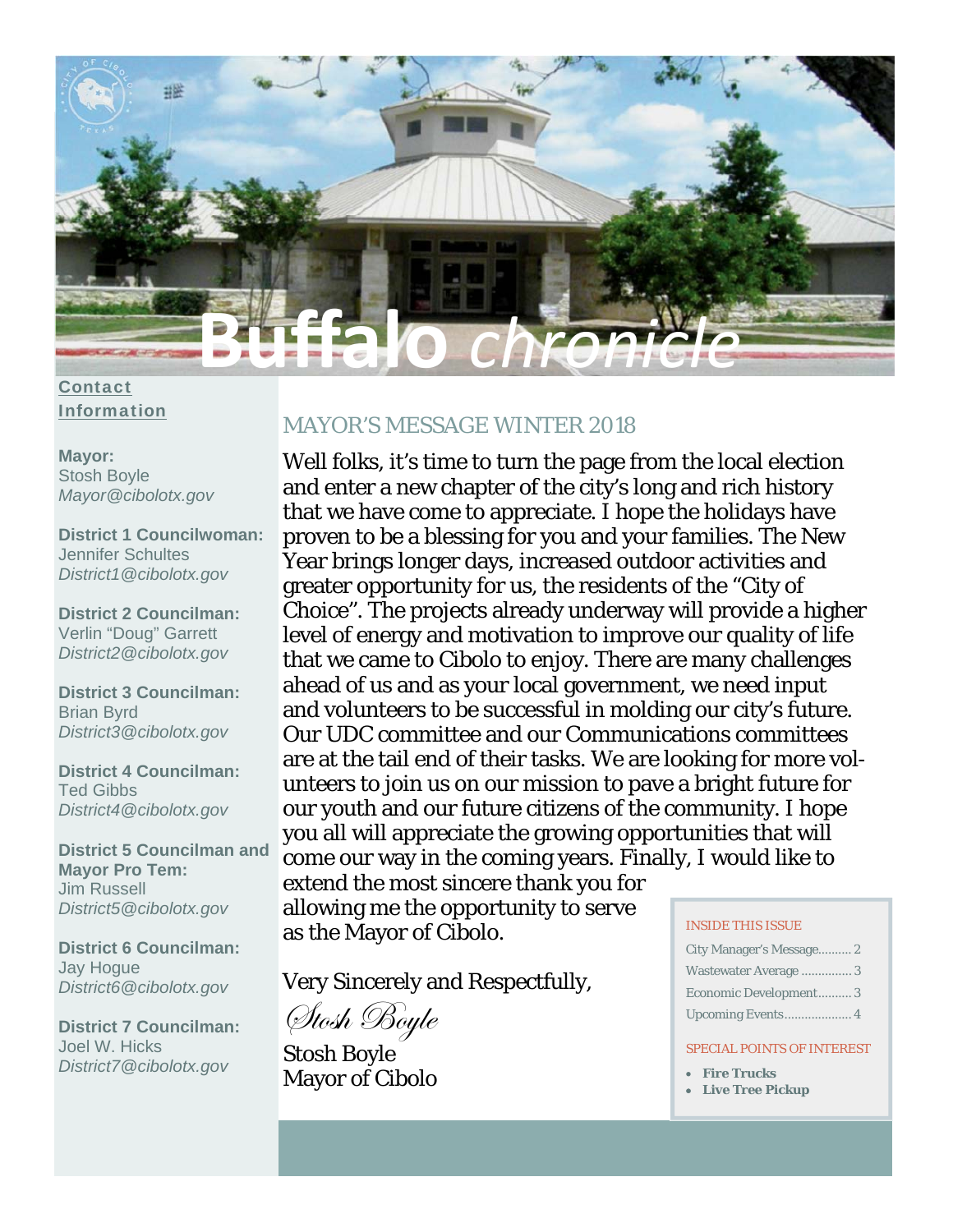

The community continues to grow. According to our Planning Department, the population of the city as of October 1, 2017 is approximately 29,861 residents. They indicate a positive growth trend may continue for several years. On average, the city population is growing by approximately 1,200 new residents annually.

As our administration reflects on some of the key accomplishments which occurred in 2017, the community should take comfort in knowing that the City is continuing to address mobility while enhancing quality of life attributes. Some of the key capital projects completed in 2017 include:

- Widened, added sidewalks and improved Borgfeld Road between Dietz Road and Crimson Tree to four traffic lanes and a dedicated left turn lane. The City is also improving the intersection at Dietz and Borgfeld Road with a traffic signal.
- Upgraded and widened Haeckerville Road from Lower Seguin Road south to I-10. This project included adding drainage enhancements. The project covered approximately 2 miles in length.
- Opened the first phase of the Cibolo Youth Sports Complex located on Main Street and FM 78. The Complex provides playing fields for our youth including organized baseball, soccer, and softball. Youth team activities will be managed and coordinated by the YMCA of Greater San Antonio.
- Renovated a 1956 fire station located at 203 Meek Street. This is Cibolo's first fire station and was home to the Cibolo Volunteer Fire Department.
- Erected a digital marquee sign at the intersection of Main Street and FM 1103 to help disseminate public information to the community.
- In 2018, the City will pursue several goals. Two of the key projects are:
	- Widening and improving the intersection of FM 1103 at Main Street. The project requires the City to work closely with the Texas Department of Transportation since FM 1103 is a State owned and maintained roadway. The road improvements will consist of additional turning and through lanes, bike lanes, new sidewalks, and a new traffic control signal.
	- Constructing a community event center on FM 78 near Haeckerville Road. The community event center will provide health and wellness recreational programs for Cibolo residents. The facility is approximately 23,000 square feet. Some of the amenities include cardio vascular equipment, two basketball gymnasiums, meeting rooms, offices and a multipurpose technology area for use as a library. The facility will be operated and managed by the YMCA of Greater San Antonio.

As an organization we pledge to grow and manage the assets of the community in a responsible manner. Sincerely,

Robert T. Herrera

Robert T. Herrera City Manager



Live Christmas Tree Pick up will be Saturday, January 13, 2018.

Please have any trees taller than 5 feet, cut in half and placed at the curb by 7:00 am for pick up. This is for trees only, there will be no solid waste collected on this day.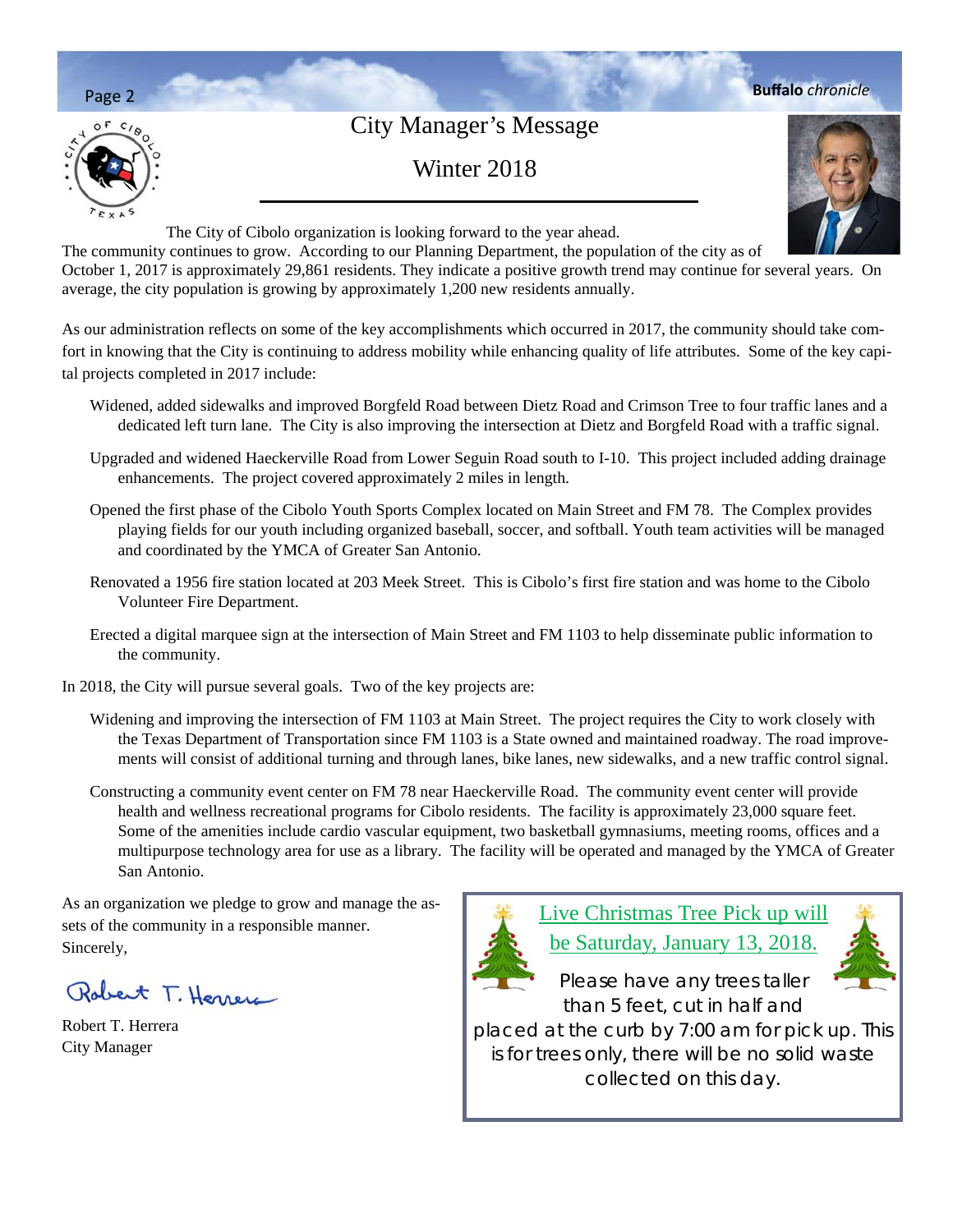# **Buffalo** *chronicle* Page 3

### **Economic Development Update**

The Cibolo Economic Development Corporation participated in the American Express **Small Business Saturday** on November 25. This was the inaugural year for the CEDC to participate, and the EDC looks forward to growing it in the years to come. Shoppers were given a passport card and map of participating businesses for a chance to win gift cards and small prizes. Thank you to everyone who came out and



ICSC Dallas 2017

shopped small! Small businesses play a key role in helping communities thrive. By shopping or



Thank you to everyone who came out for Small Business Saturday!

dining at favorite local places throughout the year, Cibolo residents can continue to show support and make a positive impact in the community.

In the Old Town District, **Noble Group** has completed the expansion of its Business & Event Center. This center will house offices for different business departments and also

includes a banquet room open to the public to host a variety of business and social events.

**Tractor Supply Company** is now open at the corner of FM 1103 and FM 78. Tractor Supply Company is the largest operator of rural lifestyle retail stores in America. You can stop by to pick up products for home improvement, agriculture, lawn and garden maintenance, and livestock, equine, and pet care.

EDC staff attended the **ICSC Dallas Deal Making** conference in November. This regional event attracts over 4,000 retailers, developers, brokers, and site selectors. Staff made a great number of contacts and will continue to follow up with prospects in the coming months.

Should you have questions in the meantime, please do not hesitate to contact the EDC at (210) 658-9900, at economicdevelopment@cibolotx.gov, or on the Cibolo EDC Facebook page.

### **The Cibolo Fire Department has two new additions! Two new Fire Trucks have been added to our Fire Department family!**

2017 MVP Rescue Ladder 77' on a Cinder Chassis 2,000 Hale QMAX 2,000 gallon per minute pump Carries 480 gallons of water and 20 gallon foam cell

Foam Pro 2001 / Compressed Air Foam System (CAFS) Foam Pro 2001 / Compressed Air Foam System (CAFS) 2017 MVP Rescue Pumper on a Cinder Chassis 2,000 Hale QMAX 2,000 gallon per minute pump Carries 1,000 gallons of water and 20 gallon foam cell



# Wastewater

Winter Average

Residential wastewater winter average calculations take place each year using your winter water consumption, since typically residential consumption is at its lowest point in the winter season.

You may notice a change on your billing statement which closes in March due to this calculation. Please contact City Hall Utility Billing Office if you have suffered a water leak during this time.

You may be eligible for an adjustment to your wastewater average if the leak occurred during the period used in the calculation. Please bring in a copy of the repair receipt. Adjustment requests are due no later than May 30, 2018.

If your water service is provided through Green Valley Special Utility District (GVSUD), a consumption history is provided to us each year for calculating your winter average.